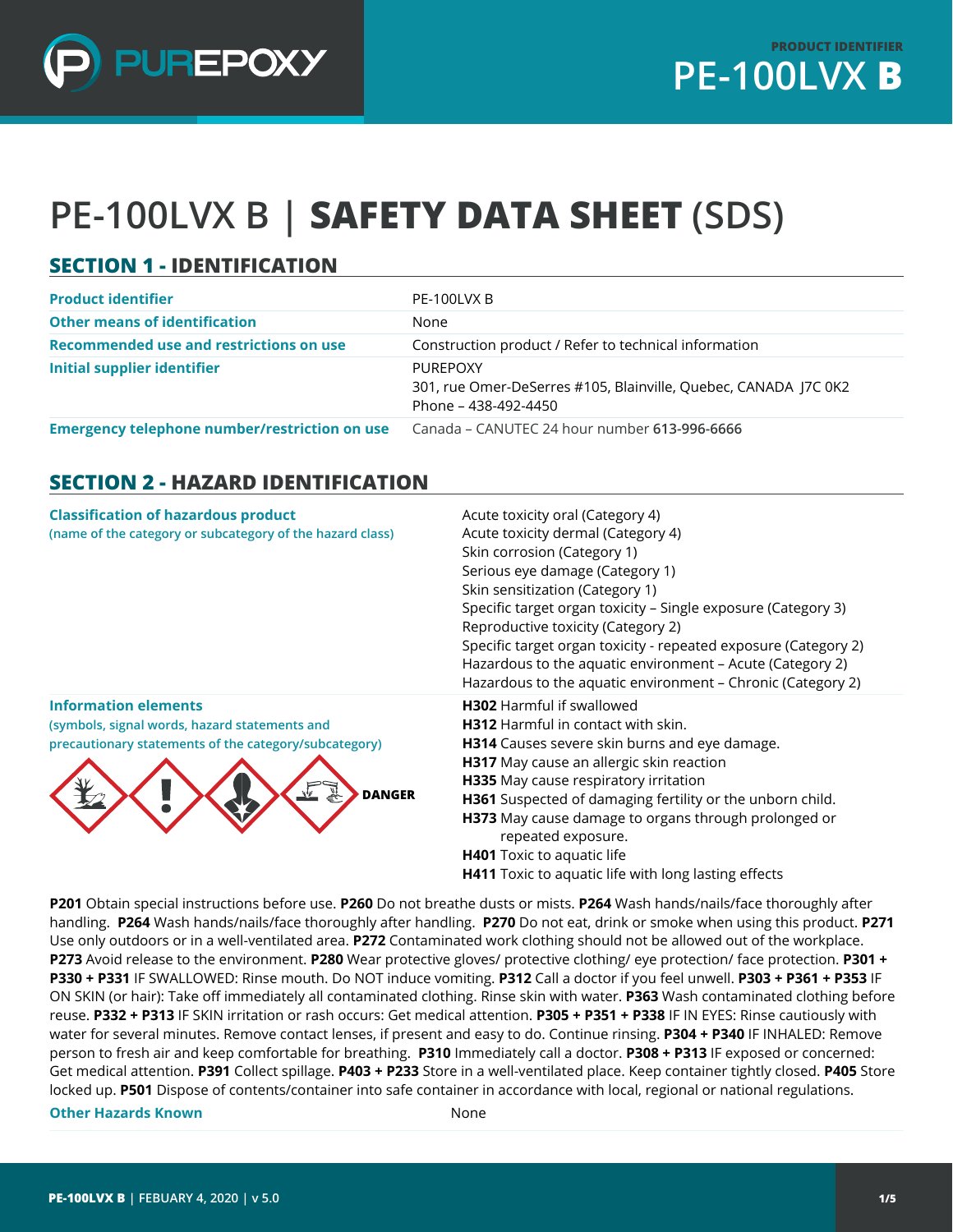# **SECTION 3 - COMPOSITION/INFORMATION ON INGREDIENTS**

| <b>Chemical name (common name/synonyms)</b> | <b>CAS NUMBER or other</b> | <b>Concentration (%)</b> |
|---------------------------------------------|----------------------------|--------------------------|
| Isophorone diamine                          | 2855-13-2                  | $10 - 30$                |
| Benzyl alcohol                              | $100 - 51 - 6$             | $1 - 10$                 |
| Polyoxypropylene diamine                    | 9046-10-0                  | 30-50                    |

**All ingredients are listed according to OSHA (29 CFR).**

**\* Statement - This safety data sheet provides concentration range(s) instead of the actual concentration(s) considered trade secret(s).**

#### **SECTION 4 - FIRST AID MEASURES**

| <b>Inhalation</b>           |                                            | IF INHALED: Remove person to fresh air and keep comfortable for breathing. Immediately call a doctor.                                                                                                                                                                                                                                           |
|-----------------------------|--------------------------------------------|-------------------------------------------------------------------------------------------------------------------------------------------------------------------------------------------------------------------------------------------------------------------------------------------------------------------------------------------------|
| Ingestion                   | if you feel unwell.                        | IF SWALLOWED: Rinse mouth. Do NOT induce vomiting. NEVER give anything by mouth if victim is rapidly losing<br>consciousness, or is unconscious or convulsing. Rinse mouth thoroughly with water. Have victim drink two<br>glasses of water. If vomiting occurs naturally, have victim lean forward to reduce risk of aspiration. Call a doctor |
| <b>Skin contact</b>         | Wash contaminated clothing before reuse.   | IF ON SKIN (or hair): Take off immediately all contaminated clothing. Rinse skin with water (15-20 minutes).                                                                                                                                                                                                                                    |
| <b>Eye contact</b>          | to do. Continue rinsing.                   | IF IN EYES, Rinse cautiously with water for several minutes (15-20). Remove contact lenses, if present and easy                                                                                                                                                                                                                                 |
| (acute and delayed)         | <b>Most important symptoms and effects</b> | Causes severe skin, respiratory or digestive tract burns and eye damage.                                                                                                                                                                                                                                                                        |
| attention/special treatment | Indication of immediate medical            | In all cases, call a doctor. Do not forget this document.                                                                                                                                                                                                                                                                                       |

#### **SECTION 5 - FIREFIGHTING MEASURES**

| <b>Specific hazards of the hazardous</b><br>product (hazardous combustion products) | Carbon oxides and other irritant/toxic gases and fumes.                                                                                                                                                                                                                                                                                                                                                                                                                     |
|-------------------------------------------------------------------------------------|-----------------------------------------------------------------------------------------------------------------------------------------------------------------------------------------------------------------------------------------------------------------------------------------------------------------------------------------------------------------------------------------------------------------------------------------------------------------------------|
| <b>Suitable and unsuitable</b><br>extinguishing media                               | In case of fire: Use carbon dioxide, chemical powder agent and appropriate foam to<br>extinguish surrounding products.                                                                                                                                                                                                                                                                                                                                                      |
| <b>Special protective equipment</b><br>and precautions for fire-fighters            | During a fire, irritating/toxic smoke and fumes may be generated. Do not enter fire<br>area without proper protection. Firefighters should wear proper protective equipment<br>and self-contained breathing apparatus with full facepiece. Shield personnel to protect<br>from venting, rupturing or bursting cans. Move containers from fire area if it can be<br>done without risk. Water spray may be useful in cooling equipment and cans exposed<br>to heat and flame. |

#### **SECTION 6 - ACCIDENTAL RELEASE MEASURES**

| <b>Personal precautions,</b>                                    | Absorb spillage to prevent material-damage. Restrict access to area until completion of                                                                                                                                                                                                                                                                                  |
|-----------------------------------------------------------------|--------------------------------------------------------------------------------------------------------------------------------------------------------------------------------------------------------------------------------------------------------------------------------------------------------------------------------------------------------------------------|
| protective equipment                                            | clean-up. Ensure clean-up is conducted by trained personnel only. All persons dealing                                                                                                                                                                                                                                                                                    |
| and emergency procedures                                        | with clean-up should wear the appropriate protective equipment (See Section 8).                                                                                                                                                                                                                                                                                          |
| <b>Methods and materials for</b><br>containment and cleaning up | Ventilate area of release. Stop the leak if it can be done safely. Contain and absorb any<br>spilled liquid concentrate with inert absorbent material, then place material into a<br>container for later disposal (see Section 13). Contaminated absorbent material may pose<br>the same hazards as the spilled product. Notify the appropriate authorities as required. |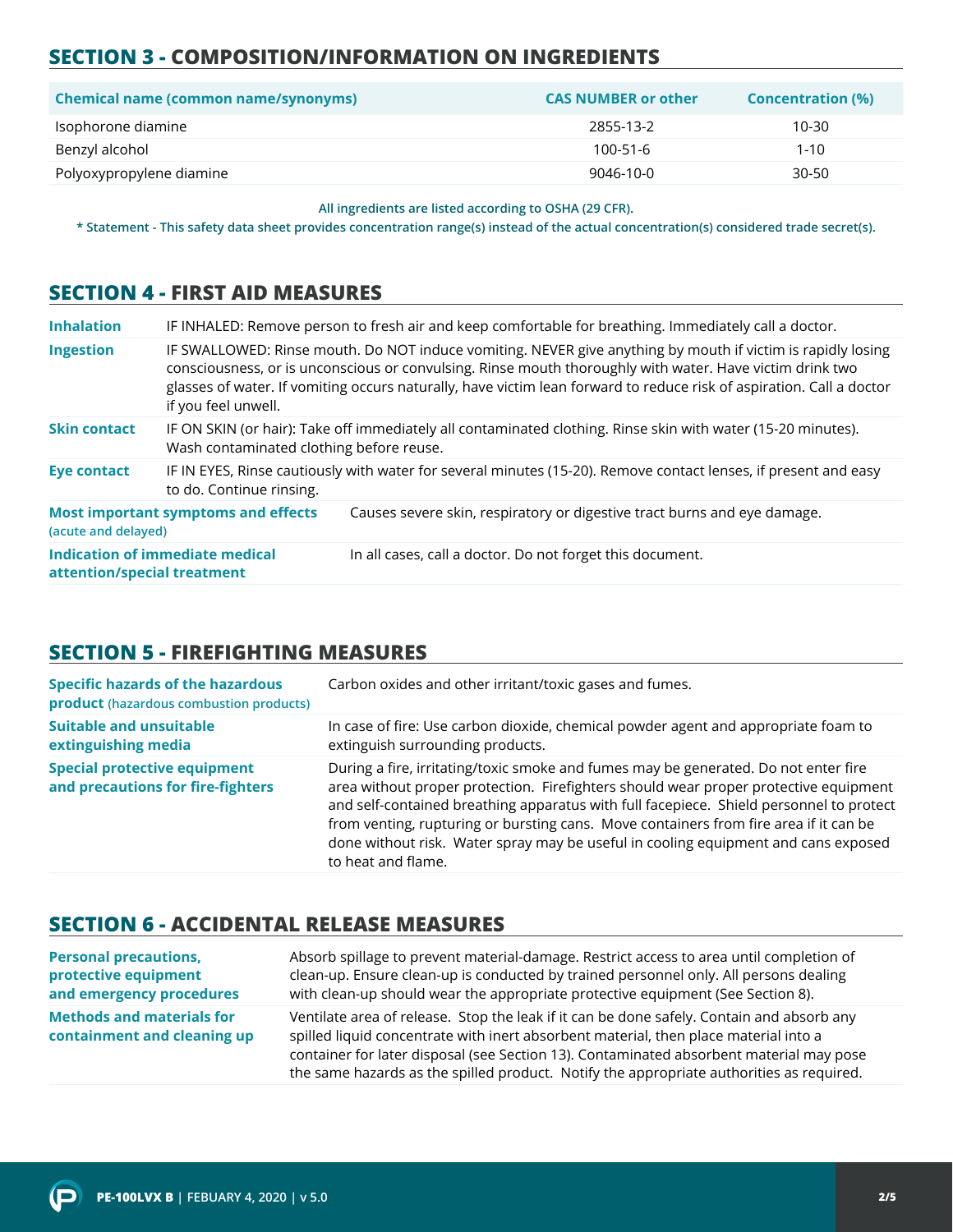## **SECTION 7 - HANDLING AND STORAGE**

| <b>Precautions for</b>                                                              | Wear protective gloves/ protective clothing/ eye protection/ face protection.                                                                                                                                                                                                                                                                                                                                                                                                                                                                                                                                                                                                                                                                                                  |  |
|-------------------------------------------------------------------------------------|--------------------------------------------------------------------------------------------------------------------------------------------------------------------------------------------------------------------------------------------------------------------------------------------------------------------------------------------------------------------------------------------------------------------------------------------------------------------------------------------------------------------------------------------------------------------------------------------------------------------------------------------------------------------------------------------------------------------------------------------------------------------------------|--|
| safe handling                                                                       | Before handling, it is very important that engineering controls are operating, and that protective equipment<br>requirements and personal hygiene measures are being followed. People working with this chemical should<br>be properly trained regarding its hazards and its safe use. Inspect containers for leaks before handling.<br>Label containers appropriately. Ensure proper ventilation. Avoid breathing dust/fume/gas/mist/vapours/<br>spray. Avoid contact with eyes, skin and clothing. Keep away from heat, sparks and flame. Avoid generating<br>high concentrations of dusts, vapours or mists. Keep away from incompatible materials (Section 10). Keep<br>containers closed when not in use. Empty containers are always dangerous. Refer also to Section 8. |  |
| <b>Conditions for</b><br>safe storage,<br>including any<br><b>incompatibilities</b> | Store in a well-ventilated place. Keep container tightly closed. Keep cool. Store locked up. Store away from<br>incompatible materials (Section 10). Inspect all incoming containers to make sure they are properly labelled<br>and not damaged. Storage area should be clearly identified, clear of obstruction and accessible only to<br>trained personnel. Inspect periodically for damage or leaks.                                                                                                                                                                                                                                                                                                                                                                        |  |

## **SECTION 8 - EXPOSURE CONTROLS/PERSONAL PROTECTION**

| <b>Control Parameters (biological</b><br>limit values or exposure limit values<br>and source of those values) | Exposure limits: None known                                                                                                                                                                                                                                                                                                                                                                                                                                                                                                                                                                                                                                         |
|---------------------------------------------------------------------------------------------------------------|---------------------------------------------------------------------------------------------------------------------------------------------------------------------------------------------------------------------------------------------------------------------------------------------------------------------------------------------------------------------------------------------------------------------------------------------------------------------------------------------------------------------------------------------------------------------------------------------------------------------------------------------------------------------|
| <b>Appropriate</b><br>engineering controls                                                                    | Use under well-ventilated conditions. Local exhaust ventilation system is recommended to<br>maintain concentrations of contaminants below exposure limits. Make emergency eyewash<br>stations, safety/quick-drench showers, and washing facilities available in work area.                                                                                                                                                                                                                                                                                                                                                                                          |
| <b>Individual protection</b><br>measures/personal<br>protective equipment                                     | Respiratory protection is required if the concentrations are higher than the exposure limits.<br>Use a NIOSH approved respirators if the exposure limits are unknown. Chemically protective<br>gloves (impervious), and other protective clothing to prevent prolonged or repeated skin<br>contact, must be worn during all handling operations. Wear protective chemical splash goggles<br>to prevent mists from entering the eyes. Wash hands/nails/face thoroughly after handling. Do<br>not eat, drink or smoke when using this product. Practice good personal hygiene after using<br>this material. Remove and wash contaminated work clothing before re-use. |

#### **SECTION 9 - PHYSICAL AND CHEMICAL PROPERTIES**

| <b>Appearance / color</b>                              | Yellow liquid                 | <b>Vapour pressure</b>                             | Not available |
|--------------------------------------------------------|-------------------------------|----------------------------------------------------|---------------|
| <b>Odour</b>                                           | Characteristic                | <b>Vapour density</b>                              | Not available |
| <b>Odour threshold</b>                                 | Not available                 | <b>Relative density</b>                            | Not available |
| pH                                                     | Not available (alkaline)      | <b>Solubility</b>                                  | Partial       |
| <b>Melting point / Freezing point</b>                  | Not available                 | <b>Partition coefficient</b><br>of n-octanol/water | Not available |
| <b>Initial boiling point/ranges</b>                    | $>401^{\circ}F(205^{\circ}C)$ | <b>Auto-ignition temperature</b>                   | Not available |
| <b>Flash point</b>                                     | $>$ 249.8 F (121 °C)          | <b>Decomposition temperature</b>                   | Not available |
| <b>Evaporation rate</b>                                | Not available                 | <b>Viscosity</b>                                   | 40-100 cps    |
| <b>Flammability (solid, gas)</b>                       | Not available                 | <b>VOC</b>                                         | Not available |
| <b>Upper/Lower flammability</b><br>or explosive limits | Not available                 | <b>Other</b>                                       | None know     |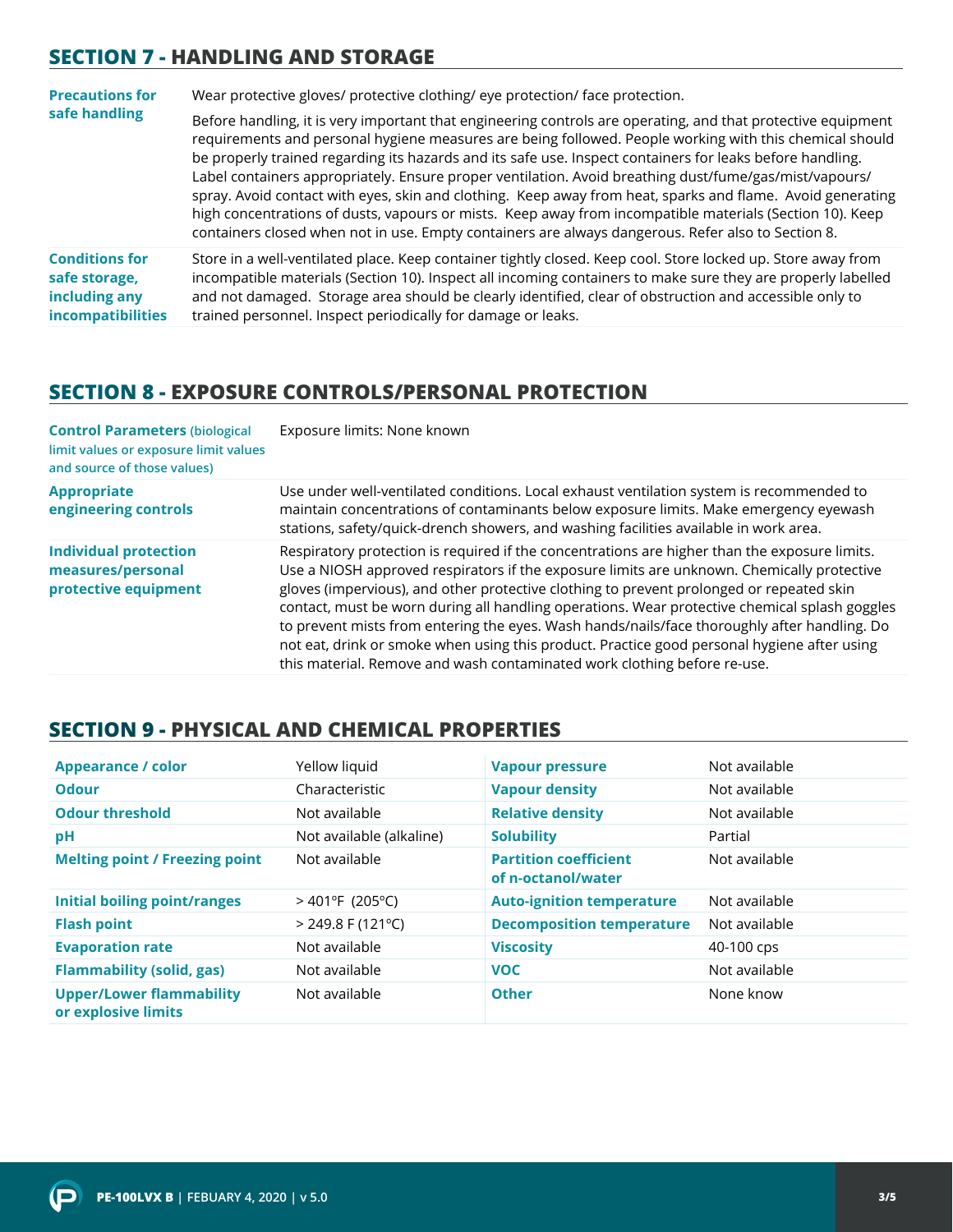# **SECTION 10 - STABILITY AND REACTIVITY**

| <b>Reactivity</b>                                                    | Does not react under the recommended storage and handling conditions prescribed. |
|----------------------------------------------------------------------|----------------------------------------------------------------------------------|
| <b>Chemical Stability</b>                                            | Stable under the recommended storage and handling conditions prescribed.         |
| <b>Possibility of hazardous reactions</b>                            | None known                                                                       |
| <b>Conditions to avoid</b><br>(static discharge, shock or vibration) | None known                                                                       |
| <b>Incompatible materials</b>                                        | Oxidizing materials; Acids; etc.                                                 |
| <b>Hazardous decomposition products</b>                              | None known                                                                       |

## **SECTION 11 - TOXICOLOGICAL INFORMATION**

| <b>Information on the likely routes</b><br>of exposure (inhalation, ingestion,<br>skin and eye contact) | Harmful if swallowed. Harmful in contact with skin. Causes severe skin burns and eye<br>damage. May cause an allergic skin reaction. May cause respiratory irritation. Suspected<br>of damaging fertility or the unborn child. May cause damage to organs through prolonged<br>or repeated exposure.                                                                                                                                                                            |
|---------------------------------------------------------------------------------------------------------|---------------------------------------------------------------------------------------------------------------------------------------------------------------------------------------------------------------------------------------------------------------------------------------------------------------------------------------------------------------------------------------------------------------------------------------------------------------------------------|
| <b>Symptoms related to the</b>                                                                          | Skin burn, redness, stinging, pain; Eye burn, redness, tearing; Digestive tract burn; Re-                                                                                                                                                                                                                                                                                                                                                                                       |
| physical, chemical and                                                                                  | spiratory tract burn, coughing, shortness of breath, dizziness, drowsiness, nausea and                                                                                                                                                                                                                                                                                                                                                                                          |
| toxicological characteristics                                                                           | headaches.                                                                                                                                                                                                                                                                                                                                                                                                                                                                      |
| <b>Delayed and immediate effects</b><br>(chronic effects from short-term and<br>long-term exposure)     | Skin Sensitization - Possible; Respiratory Sensitization - No data available; Germ Cell Mu-<br>tagenicity - No data available; Carcinogenicity - No ingredient listed by IARC, ACGIH, NTP<br>or OSHA; Reproductive Toxicity - Possible; Specific Target Organ Toxicity - Single Expo-<br>sure - Possible; Specific Target Organ Toxicity - Repeated Exposure - Possible; Aspiration<br>Hazard - No data available; Health Hazards Not Otherwise Classified - No data available. |
| <b>Numerical measures of toxicity</b>                                                                   | CAS 100-51-6 LD <sub>50</sub> Oral - Rat - 1230 mg/kg; CAS 9046-10-0 LD <sub>50</sub> Oral - Rat - 242 mg/kg;                                                                                                                                                                                                                                                                                                                                                                   |
| (ATE; LD <sub>50</sub> & LC <sub>50</sub> )                                                             | $LD_{50}$ Dermal - Rabbit - 360 mg/kg; ATE not available in this document.                                                                                                                                                                                                                                                                                                                                                                                                      |

#### **SECTION 12 - ECOLOGICAL INFORMATION**

| <b>Ecotoxicity</b> (aquatic and terrestrial information) | No data available for this product                                      |
|----------------------------------------------------------|-------------------------------------------------------------------------|
| <b>Persistence and degradability</b>                     | No data available                                                       |
| <b>Bioaccumulative potential</b>                         | No data available.                                                      |
| <b>Mobility in soil</b>                                  | No data available.                                                      |
| <b>Other adverse effects</b>                             | Toxic to aquatic life. Toxic to aquatic life with long lasting effects. |

# **SECTION 13 - DISPOSAL CONSIDERATIONS**

**Information on safe handling for disposal/methods of disposal/contaminated packaging**  Dispose of contents/container into safe container in accordance with local, regional or national regulations.

#### **SECTION 14 - TRANSPORT INFORMATION**

**UN number; Proper shipping name; Class(es); Packing group (PG) of the TDG Regulations:** UN2735; AMINES, LIQUID, CORROSIVE, N.O.S.; or POLYAMINES, LIQUID, CORROSIVE, N.O.S.; CLASS 8; PG II

**UN Number; Proper shipping name; Class(es); Packing group (PG) of the IMDG (maritime):** UN2735; AMINES, LIQUID, CORROSIVE, N.O.S.; or POLYAMINES, LIQUID, CORROSIVE, N.O.S.; CLASS 8; PG II

**UN Number; Proper shipping name; Class(es); Packing group (PG) of the IATA (air):** UN2735; AMINES, LIQUID, CORROSIVE, N.O.S.; or POLYAMINES, LIQUID, CORROSIVE, N.O.S.; CLASS 8; PG II

**Special Precautions (transport/conveyance):** May also be shipped as a LIMITED QUANTITY in accordance with TDG.

**Environmental hazards (IMDG or other):** Marine Pollutant

**Bulk transport (usually more than 450L in capacity):** Possible